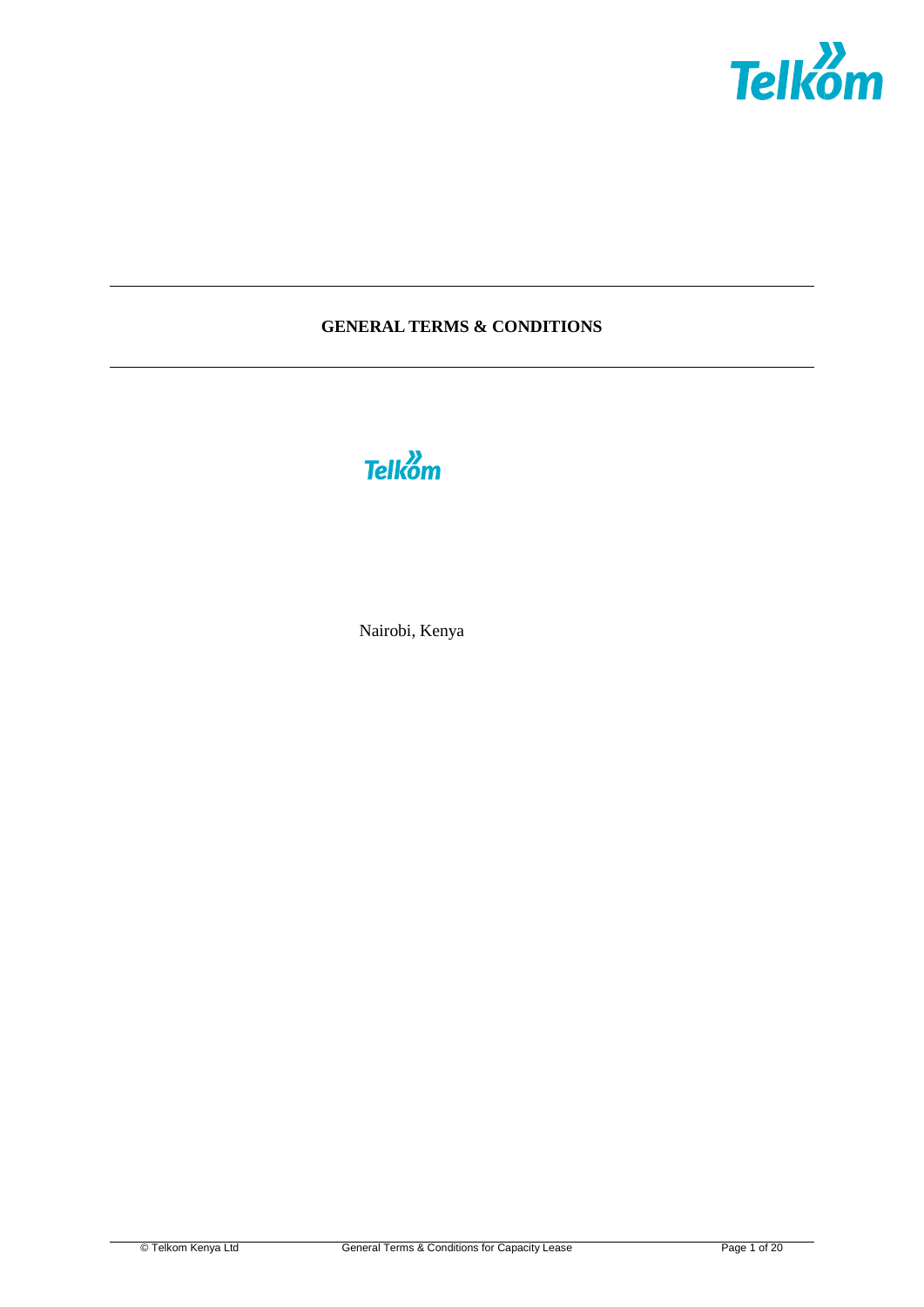

# Table of Contents

| 1.  |                                                    |  |
|-----|----------------------------------------------------|--|
| 2.  |                                                    |  |
| 3.  |                                                    |  |
| 4.  |                                                    |  |
| 5.  |                                                    |  |
| 6.  |                                                    |  |
| 7.  |                                                    |  |
| 8.  |                                                    |  |
| 9.  |                                                    |  |
| 10. | PROVISION OF INFORMATION AND OPERATIONAL LIAISON 9 |  |
| 11. |                                                    |  |
| 12. |                                                    |  |
| 13. |                                                    |  |
| 14. |                                                    |  |
| 15. |                                                    |  |
| 16. |                                                    |  |
| 17. |                                                    |  |
| 18. |                                                    |  |
| 19. |                                                    |  |
| 20. |                                                    |  |
| 21. |                                                    |  |
| 22. |                                                    |  |
| 23. |                                                    |  |
| 24. |                                                    |  |
|     |                                                    |  |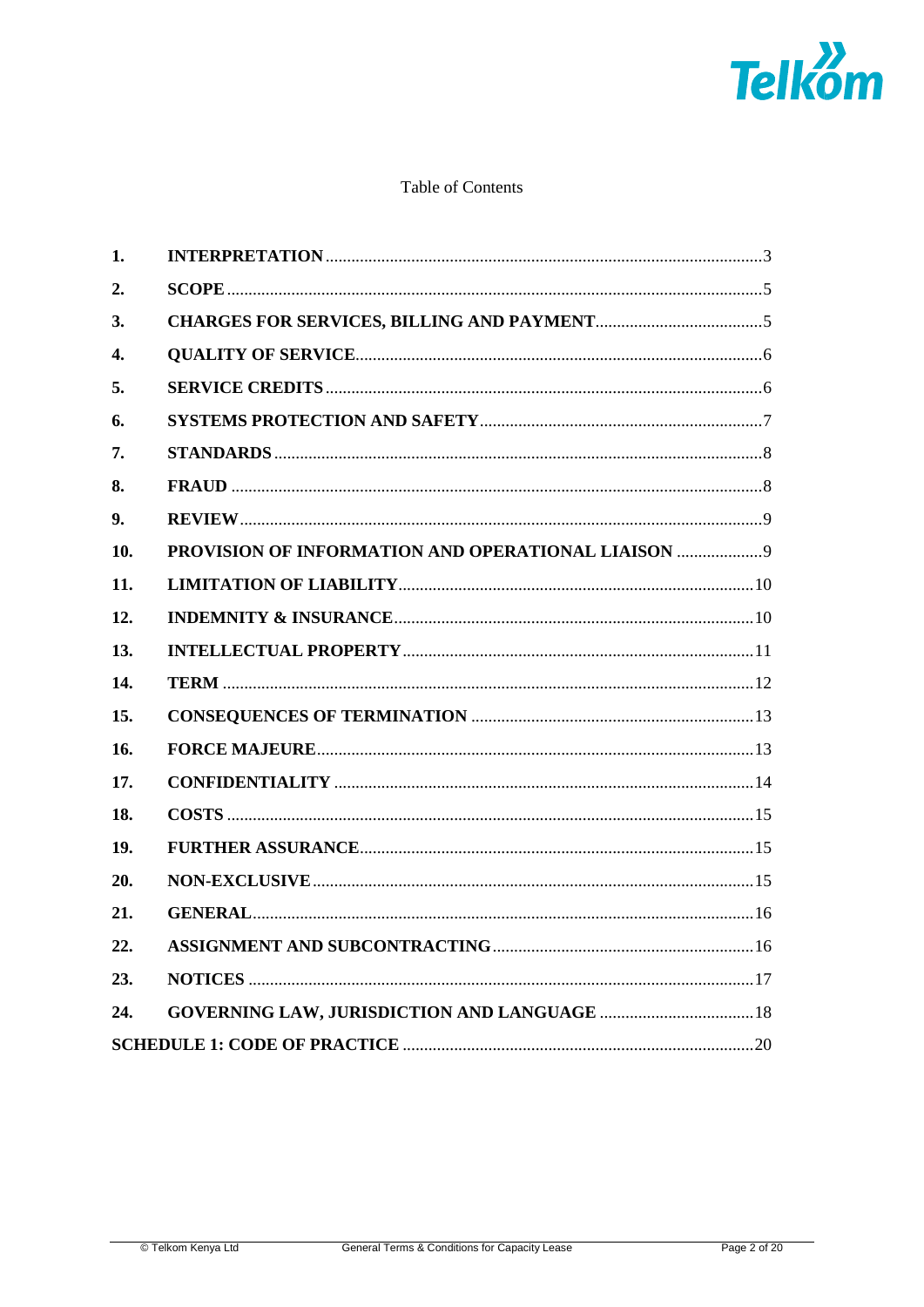

#### **General Terms and Conditions**

#### **1. INTERPRETATION**

- 1.1 In these Terms and Conditions:
	- 1.1.1 **"Act"** means Kenya Information and Communications, 1998.
	- 1.1.2 **"Agreement**" means (if entered into by the Parties), the Enterprise Agreement together with the schedules thereto and the SLA, the Service Order Form(s) and these Terms & Conditions and appendices.
	- 1.1.3 **"Authority"** means the Communications Authority of Kenya established in accordance with the Act.
	- 1.1.4 **"Customer"** means the entity which has signed the enterprise agreement and /or Service Order Form relating to the provision of the Services by Telkom Kenya.
	- 1.1.5 "**Disputed Amounts**" means the difference between the amount invoiced by Telkom Kenya and the Customer's own amount obtained from their internal data for the Services.
	- 1.1.6 **"Due Date"** means: (a) in relation to non-disputed amounts, 30 days after receipt of a Tax Invoice; and (b) in respect to disputed amounts, 30 days after the resolution of the dispute by the taskforce or the independent auditors as referred to in the Agreement.
	- 1.1.7 **"Effective Date"** means the date of execution of the agreement or service order form between Telkom Kenya and the Customer.
	- 1.1.8 **"Effective Order Date"** means the date of signature by the Party supplying the transmission capacity acknowledging the order of the Party requesting capacity.
	- 1.1.9 "**Enterprise Agreement"** means a comprehensive agreement between Telkom Kenya and the Customer in relation to the provision of Services by Telkom Kenya.
	- 1.1.10 **"Impairment of Service"** means any interference with or degradation or interruption of service provided over any systems of a Party, or any connected facilities of any third party.
	- 1.1.11 "**Message**" means the delivery or conveyance, as the context requires, of voice, data, video over a Telecommunication System.
	- 1.1.12 **"Parties"** means Telkom Kenya and the Customer and **"Party"** means any one of them.
	- 1.1.13 **"Point of Presence" (POP)** means a location where an operator owns a building equipped with telecommunication apparatus, including transmission equipment or Switch that is part of an operator's network.
	- 1.1.14 **"Regulations"** means the regulations promulgated from time to time by the Authority in accordance with the Act.
	- 1.1.15 **"Review Notice"** means a written notice requesting a review of the Agreement and which sets out in reasonable detail the issues to be discussed by the Parties.
	- 1.1.16 **"Routes"** means Telkom Kenya's designed, engineered and constructed fibre optic link and any other facility that may be designed, engineered and constructed by Telkom Kenya for the exclusive use by and at the request of the Customer.
	- 1.1.17 **"Service Order Form"** or **"SOF"** means the document signed by the Customer and accepted by Telkom Kenya describing all administrative, technical and billing information needed by Telkom Kenya to provision, manage and invoice a high capacity link for the Customer.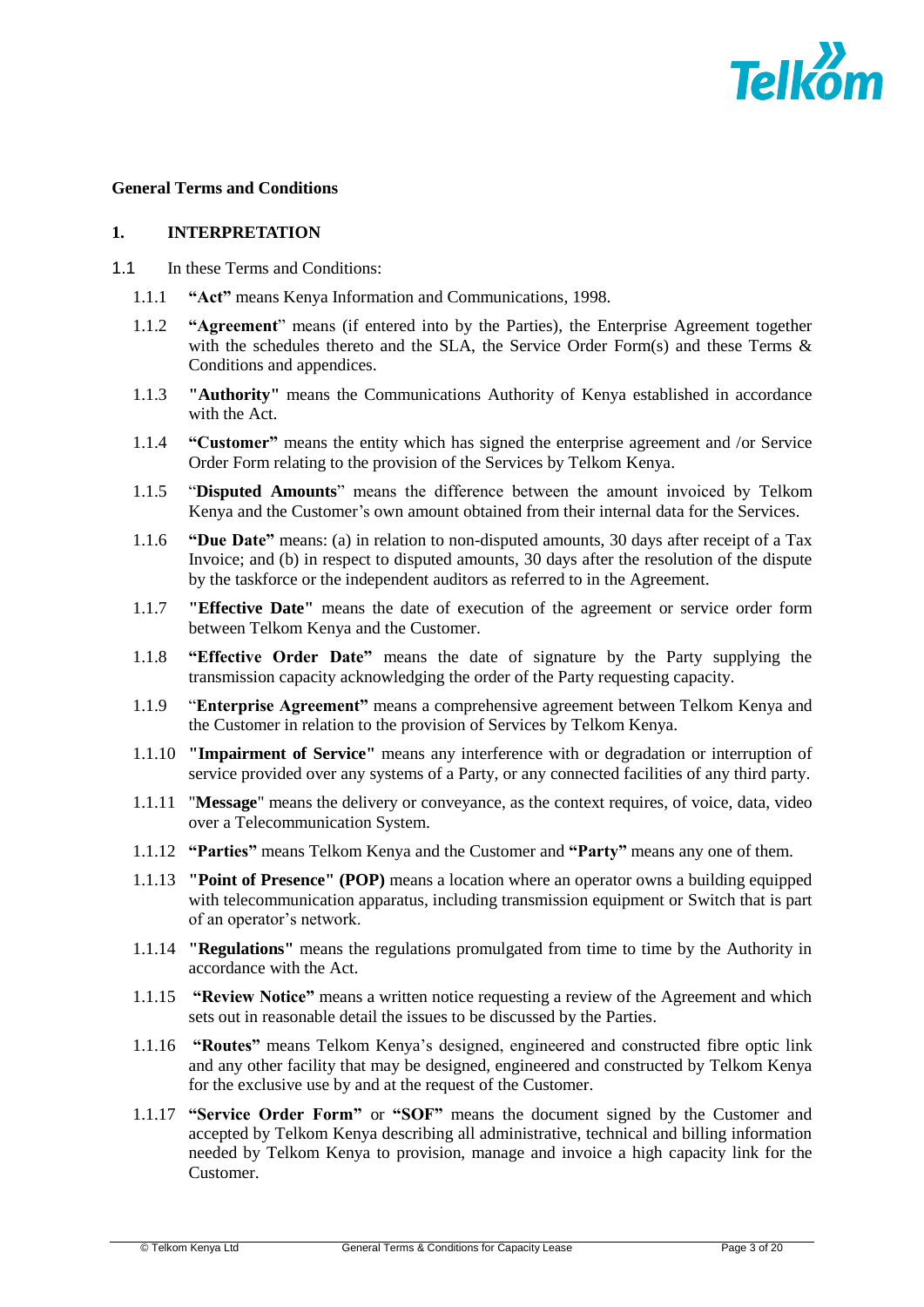

- 1.1.18 **"Services"** all unregulated services that Telkom may from time to time offer the Customer.
- 1.1.19 **"SLA"** means the Service Level Agreement referred to in Schedule 6 to the Enterprise Agreement or otherwise entered into by Telkom Kenya and the Customer.
- 1.1.20 **"Supporting Billing Information"** means such information, as is agreed between the Parties, which is necessary to ascertain the charges payable by either Party under the Agreement.
- 1.1.21 **"Switch"** means telecommunication apparatus within a telecommunication system, which performs the function of switching and routing Calls (but excluding the base station controller);
- 1.1.22 **"System"** means the either The Customer System or the Telkom Kenya System, as the context may require.
- 1.1.23 **"System Alteration"** means a change to one Party's System, plant or apparatus or equipment otherwise used in connection with that System, which is such as to materially affect or impact the operation of the other Party's System, plant, apparatus or equipment used for the conveyance of Calls/Messages as contemplated by the Agreement in a material way.
- 1.1.24 **"Telecommunications System"** means a system for the conveyance of voice, data and video through the agency of electric, magnetic, electro-magnetic, electro-chemical or electro-mechanical energy.
- 1.1.25 "**Telkom Kenya**" means Telkom Kenya Limited.
- 1.1.26 **"Working Day"** means Monday through Friday with the exception of Kenyan public and religious holidays.
- 1.2 In these Terms and Conditions:
- 1.2.1 Words and phrases shall have the same meaning as in the Act and the licences granted to each of the Customer and Telkom Kenya unless the context requires otherwise;
- 1.2.2 any reference in the singular includes the plural and vice versa;
- 1.2.3 any reference to any act, statutory provision, Regulation or other subordinate legislation shall be to that Act, statutory provision, regulation or subordinate legislation as modified or reenacted or both from time to time whether before or after the Effective Date;
- 1.2.4 a person includes a reference to a body corporate, association or partnership;
- 1.2.5 a person includes a reference to that person's legal personal representatives, successors and lawful assigns;
- 1.2.6 a Clause or Schedule, unless the context otherwise requires, is a reference to a clause of or schedule to these Terms and Conditions; and
- 1.2.7 a document is a reference to that document as from time to time supplemented or varied.
- 1.3 The headings in these Terms and Conditions do not affect its interpretation.
- 1.4 All provisions of these Terms and Conditions are subject to the Regulations.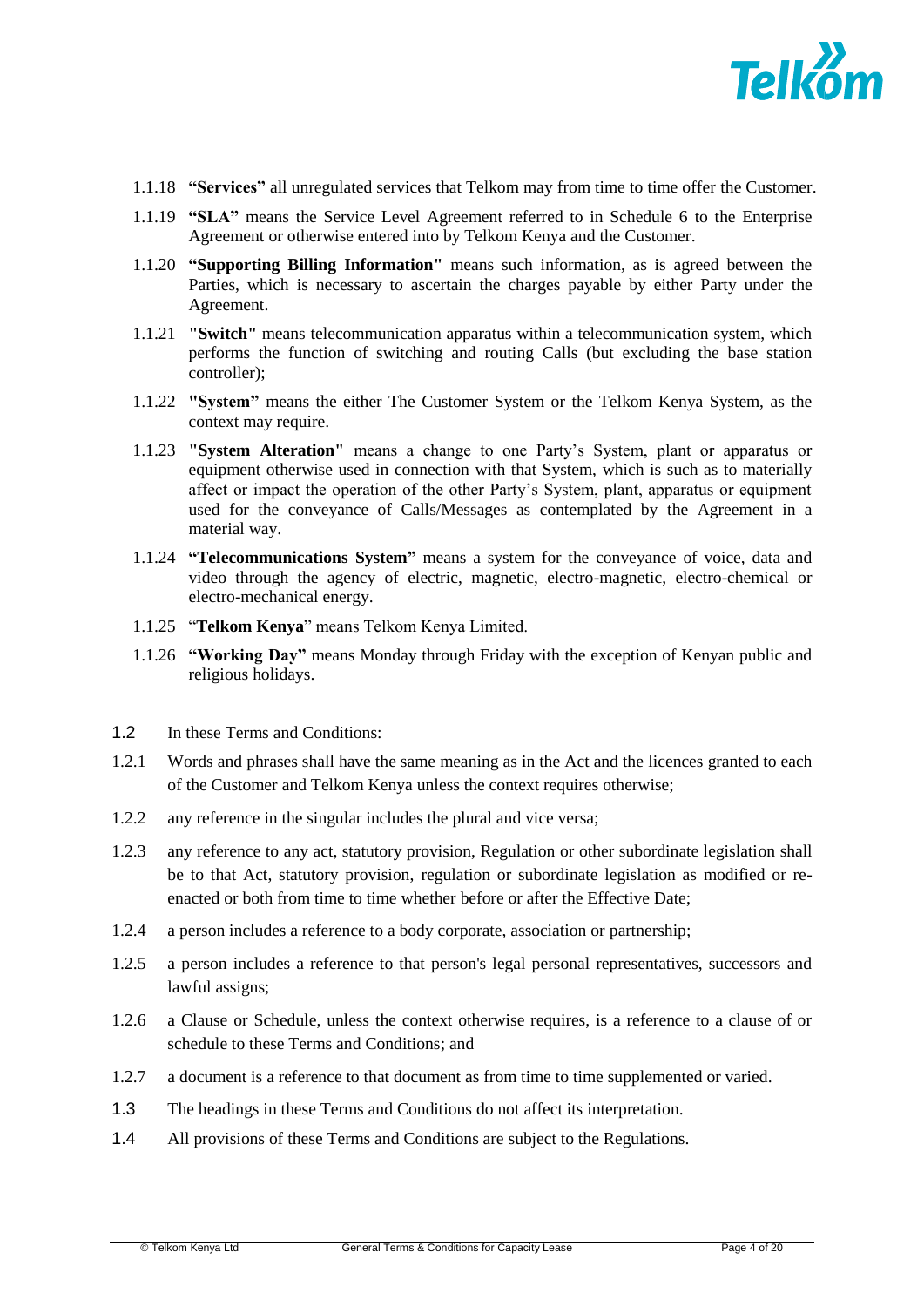

## **2. SCOPE**

These Terms and Conditions as read with (as the case may be) the Enterprise Agreement, the SOF and the SLA) establishes the terms in accordance with which the Customer shall lease the high capacity links from Telkom Kenya.

### <span id="page-4-1"></span>**3. CHARGES FOR SERVICES, BILLING AND PAYMENT**

- 3.1 In consideration of Telkom Kenya's provision of the Services to the Customer pursuant to the Agreement, the Customer shall pay the charges set out in the relevant Service Order Form (SOF).
- 3.2 All charges due to Telkom Kenya under the Agreement are exclusive of any Taxes, Withholding Taxes, Value Added Tax ("VAT"), which shall be charged thereon in accordance with any relevant regulations in force in Kenya at the time of making the taxable supply and, subject to an appropriate Tax invoice, shall be paid by the Customer.
- 3.3 All charges due to Telkom shall be paid exclusive of any taxes, duties, levies, and withholding taxes of whatever nature that may be levied relating to the Agreement.
- <span id="page-4-0"></span>3.4 The Customer shall pay to the Kenya Revenue Authority any tax payable on the charges at such rate as may be prescribed by the Kenyan taxation law from time to time. Subject to Clause 3.5 and unless stated otherwise in the Agreement, all charges due to Telkom Kenya under the Agreement shall be payable by the Customer in the currency mentioned in the SOF and on the Due Date. Payment of all charges due may be done by The Customer to the bank account notified from time to time by Telkom Kenya or such other method as may be agreed from time to time.
- 3.5 Where the Customer *bona fide* disputes that an amount is due, it shall pay the undisputed portion in accordance with Clause [3.4](#page-4-0) within fifteen (15) Working Days. Thereafter, The Customer shall give Telkom Kenya a written statement of the reasons why the amount is in dispute, including supporting evidence. The Parties then have ten (10) Working Days to resolve the billing dispute. If the billing dispute is not resolved within the ten (10) Working Days, then the billing dispute will be resolved in accordance with Clause [24.](#page-17-0)
- 3.6 Any payment not made by the Due Date shall bear interest in favour of the Party to whom the payment is due at a rate equal subject as hereinafter provided in this Clause to 2% per annum above the numerical average of the Kenya Commercial Bank Limited, Standard Chartered Bank Kenya Limited and Barclays Bank of Kenya Limited Kenyan shillings base lending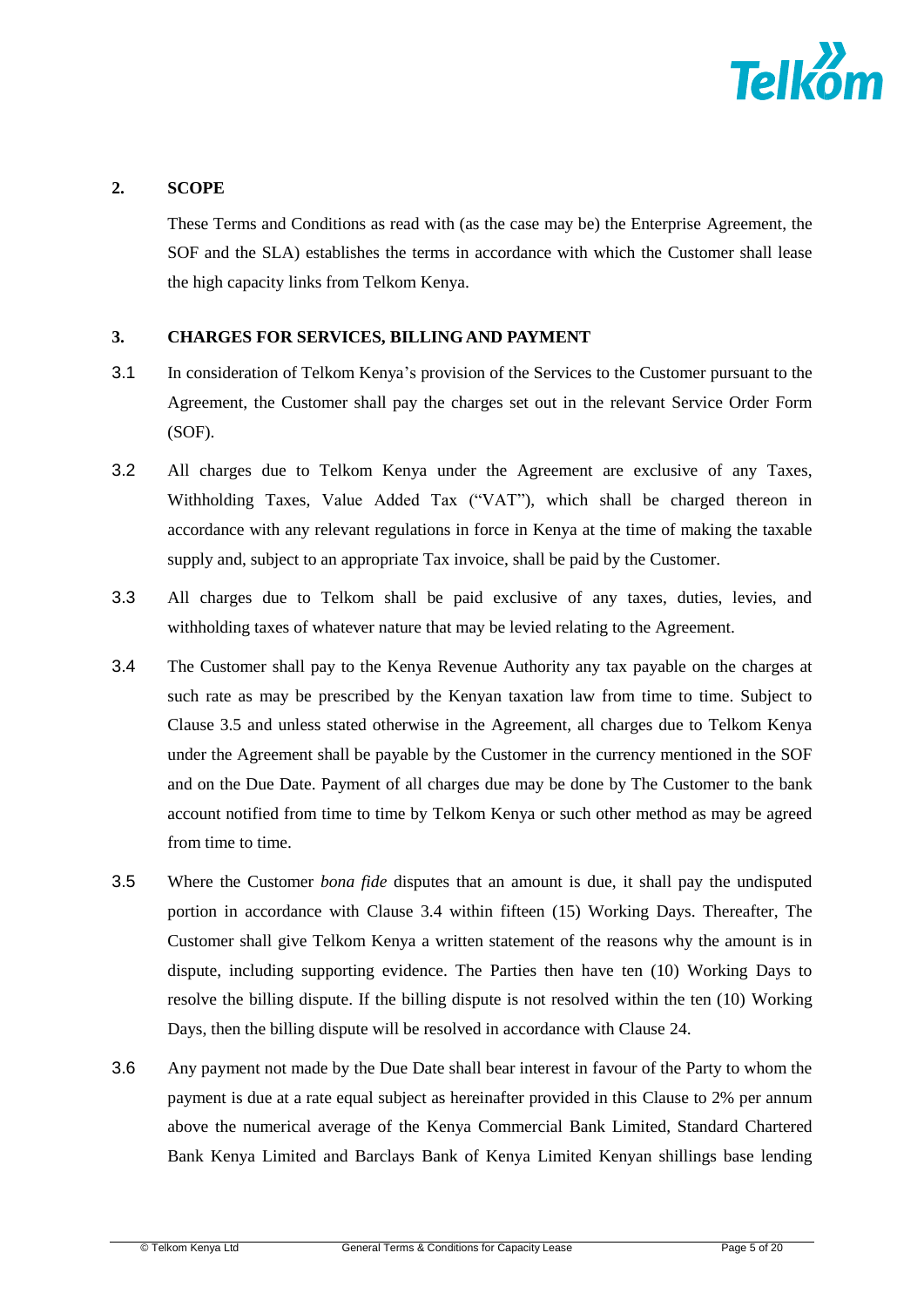

rates as from time to time published by them, from the Due Date until the date of payment. Amounts remitted pursuant to this Clause are for services rendered and shall be determined in good faith and in accordance with such practices as are generally recognized by telecommunication operators internationally to be consistent with sound international business practice.

3.7 Notwithstanding any dispute between the Parties as to any payment, the Parties through the term of the Agreement remain obliged to observe and perform their respective obligations under the Agreement.

### **4. QUALITY OF SERVICE**

- 4.1 Telkom Kenya shall ensure it adheres to such technical and service standards and use its best endeavours as necessary to ensure a high quality of service delivery including but not limited to those set out in the relevant SLA in relation to the Services provided to the Customer. However, neither Party shall act in such a manner as to place the other Party in breach of its respective license or the Regulations.
- 4.2 Telkom Kenya reserves the right to modify, change, add to or replace the Telkom Kenya network, or any apparatus comprised therein provided that it shall inform the Customer in writing as soon as reasonably practicable and not less than 30 days before any such modification, change, addition or replacement provided always that any such modification, change, addition or replacement shall be carried out at Telkom Kenya's own expense and will not materially detract from, reduce or impair the performance or operation of Services in accordance with the SLA, or require any material alteration to the physical interface or protocol used by the Customer in using the Services.

### **5. SERVICE CREDITS**

- 5.1 In each individual event when Telkom Kenya fails to restore a fault of service within the fault restoration period in accordance with the SLA Telkom Kenya shall provide the Customer with Service Credits as specified in the SLA. Such Service Credits shall be settled in the course of invoicing the Customer in accordance with Clause 3.
- 5.2 Telkom Kenya shall continue (without prejudice to the Customer's other rights) in its efforts to deliver the Services and Service Credits shall continue to accrue for each day of delay until the Service have been provided successfully by Telkom Kenya or the Customer exercises the option to terminate the order in line with the SLA.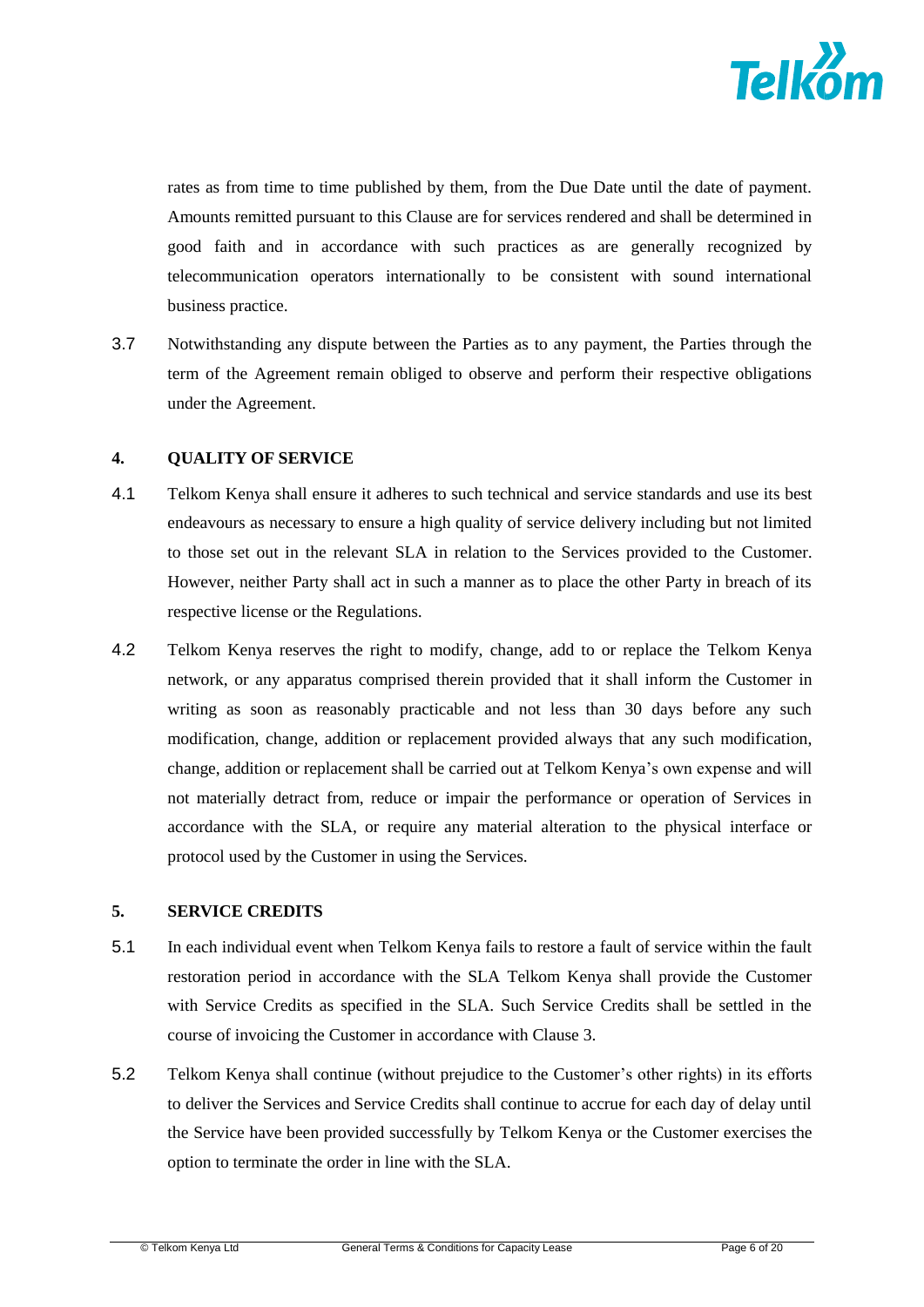

- 5.3 The payment of the aforesaid Service Credits are considered to be fair and reasonable by both Parties, as a reasonable pre-estimate of fair compensation for the losses that may be reasonably anticipated from such failure by Telkom Kenya to perform its obligations under the Agreement and is not a penalty.
- 5.4 Payment of the aforesaid Service Credits will not relieve Telkom Kenya from its obligation to perform the Services or from any of its other obligations and liabilities under the Agreement.
- 5.5 Service Credits due to the Customer under this clause shall be deducted from the charges billed monthly as defined in the SLA.
- 5.6 In the event of:
- 5.6.1 an act of force majeure as defined in Clause [16](#page-12-0) (Force Majeure), of the Agreement; or
- 5.6.2 any proven act or omission of the Customer, its servants or agents,

being such as fairly to entitle Telkom Kenya to an extension of time for completion of the installation and commissioning of the Services and the works, or any section or part thereof, the Customer shall determine the period of such extension and shall notify Telkom Kenya accordingly.

- 5.7 The Customer will however not be under an obligation to make any determination under Clause 5.6 unless Telkom Kenya has within seven (7) Working Days after such event has first arisen notified the Customer indicating detailed particulars as to why an extension of time is required.
- 5.8 Without prejudice to the Customer's rights set out in the Agreement upon receipt of Telkom Kenya's notification and detailed particulars the Customer shall without undue delay make a determination within ten (10) Working Days if an extension of time is to be accorded to Telkom Kenya and shall notify Telkom Kenya accordingly.
- 5.9 Notwithstanding the grant of an extension of time under any clause of the Agreement, time shall continue to be treated as of the essence in the Agreement on the part of Telkom Kenya.

### **6. SYSTEMS PROTECTION AND SAFETY**

6.1 Each Party is responsible for the safe operation of its System and equipment within its network on its side of any point of interconnection and shall take all reasonable and necessary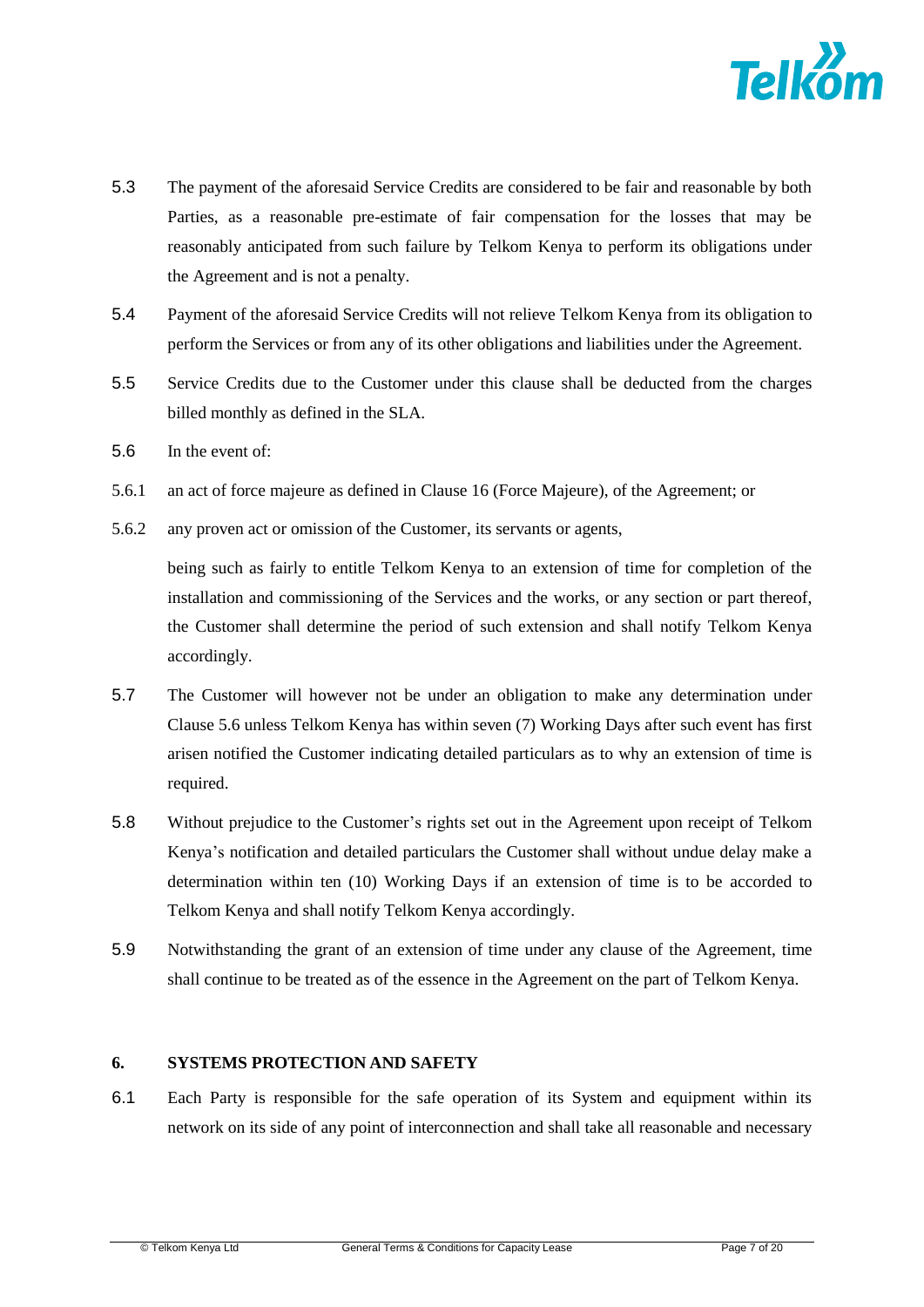

steps to ensure that its System and equipment within its network on its side of the point of interconnection does not:

- 6.1.1 endanger the health or safety of employees, contractors, agents or customers of the other Party or members of the public, generally; or
- 6.1.2 damage or interfere with or cause any material deterioration to the normal operation of the other Party's System.
- 6.2 In the event that either Party causes an Impairment of Service, the Party whose network or service is being impaired (the "Impaired Party") shall promptly notify the Party causing or permitting or suffering the Impairment of Service (the "Impairing Party") of the nature and location of the problem and that, unless promptly rectified, a temporary discontinuance of the use of any circuit, facility or equipment may be required. The Impairing Party and the Impaired Party agree to work together to attempt to resolve promptly the Impairment of Service. If the Impairing Party is unable to remedy promptly the Impairment of Service, then the Impaired Party may discontinue the use of the affected circuit, facility or equipment until such time as there is no Impairment of Service. In the event that Telkom Kenya causes an Impairment of Service, the provisions of the SLA shall apply.

### **7. STANDARDS**

- <span id="page-7-0"></span>7.1 Telkom Kenya shall ensure that systems provided by it pursuant to the Agreement, including its apparatus used to provide the service, shall conform with national standards and operating guidelines which shall conform with relevant international standards, including but not limited to those of the International Telecommunication Union ("ITU").
- <span id="page-7-1"></span>7.2 Any additional standards which might be required for the purposes of the Agreement shall be agreed upon between the Parties.
- 7.3 Telkom Kenya shall not connect or knowingly permit the connection to its Telecommunication System of any equipment which does not meet the requirements specified in Clauses [7.1](#page-7-0) and [7.1](#page-7-1) or which shall degrade the quality of the Customer's network.

### **8. FRAUD**

The Parties shall co-operate with one another to investigate, minimise, and take corrective action in cases of fraud.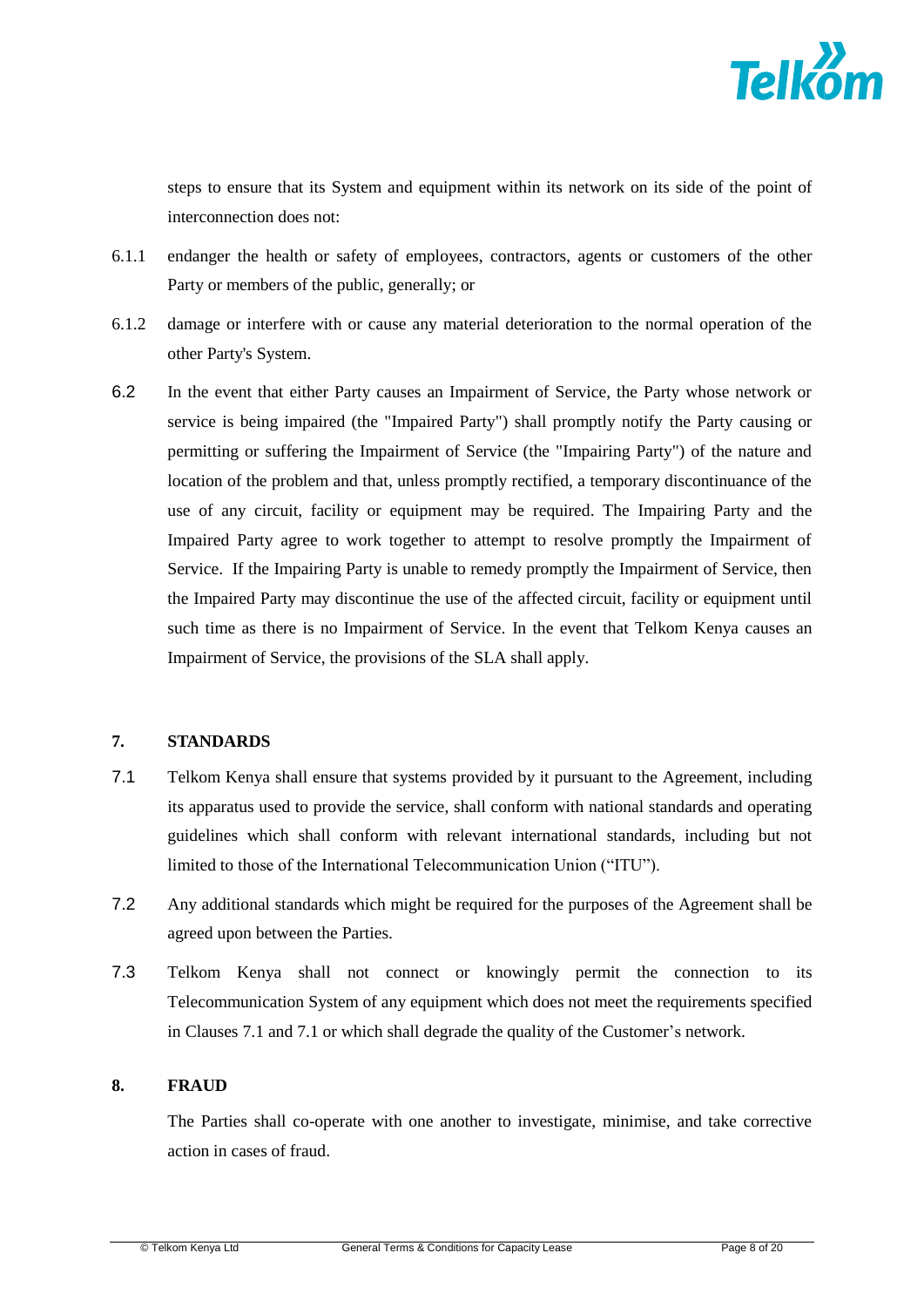

# **9. REVIEW**

- 9.1 A Party may seek to amend the Agreement by serving on the other Party a Review Notice not later than the expiration of a one year period commencing on which the event giving rise to the review occurred, if:
- 9.1.1 either Party's licence is materially modified (whether by modification or replacement);
- 9.1.2 the Parties agree in writing that there should be a review;
- 9.1.3 a material change occurs in the law or Regulations (including codes of practice whether or not having the force of law) governing telecommunications in Kenya; or
- 9.1.4 a material change (including enforcement action by the Authority) occurs which affects or reasonably could be expected to affect the commercial or technical basis of the Agreement.
- 9.2 The Parties shall negotiate in good faith the matters to be resolved with a view to agreeing any relevant amendments sought to the Agreement by either Party.
- 9.3 For the avoidance of doubt, the Parties agree that notwithstanding service of a Review Notice the Agreement shall remain in full force and effect.

# **10. PROVISION OF INFORMATION AND OPERATIONAL LIAISON**

- 10.1 Subject to any undertakings on confidentiality or to Clause [17,](#page-13-0) each Party shall provide appropriate information including, but not limited to, information regarding network control and management, as is reasonably required by the other Party for provision of telecommunication services and facilities.
- <span id="page-8-0"></span>10.2 The Parties shall consult together on a timely basis relating to the operation of the Agreement and apply their best endeavours to resolve any problems revealed during such consultation or otherwise encountered in relation to the Agreement.
- 10.3 Without prejudice to the provisions of Clause [10.2](#page-8-0) each of the Parties may appoint a representative who shall together oversee the organisation of the day-to-day practical implementation of the Agreement and each of them shall liaise with the other and report to the Party appointing him on any problem which has not proved capable of resolution. On receipt of such report the Parties shall consult with a view to achieving a mutually acceptable solution to such a problem.
- 10.4 The Parties may establish working committees as needed, which shall consist of individuals representing each of the Parties.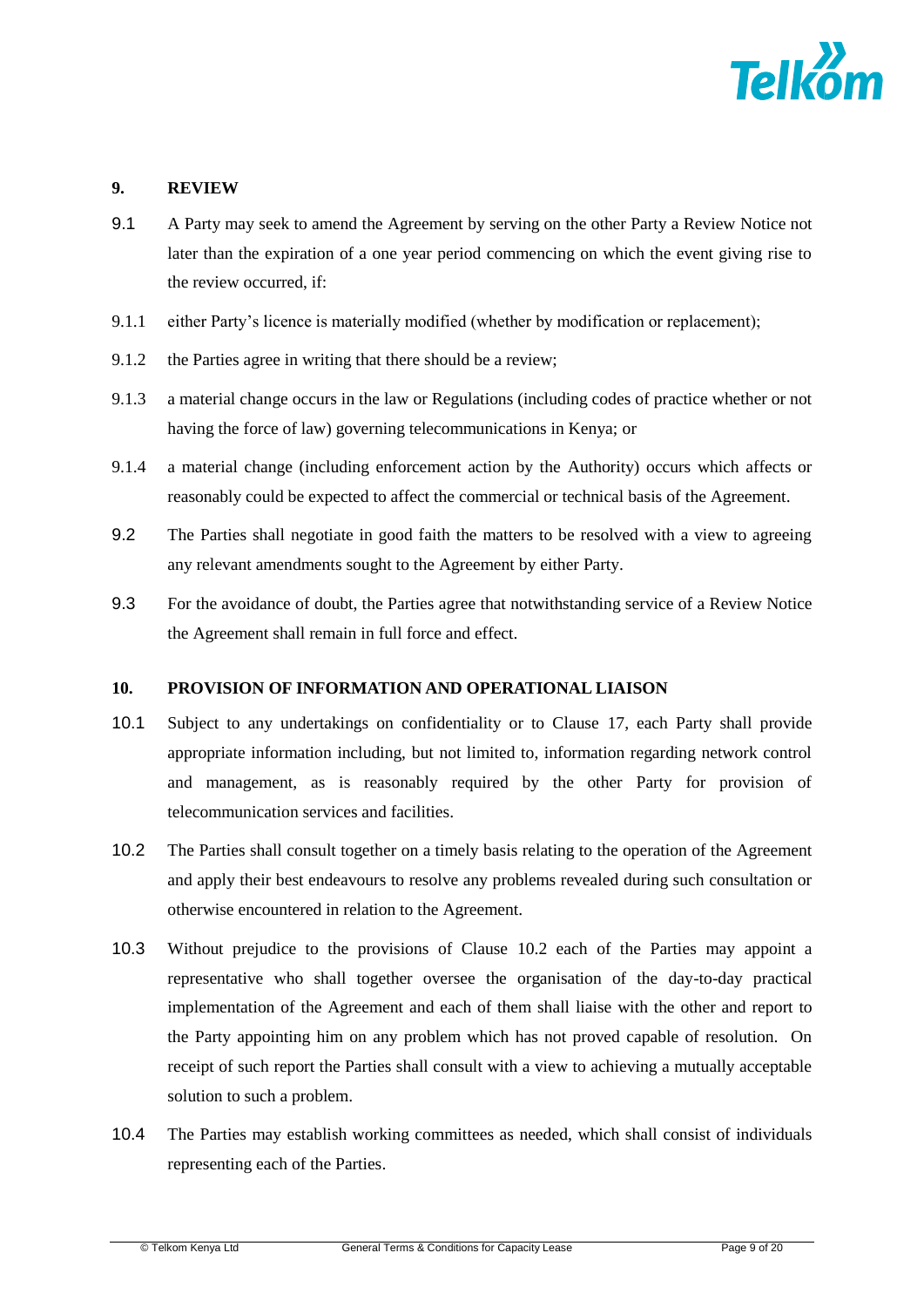

10.5 The frame and composition of these working committees shall be mutually agreed upon by the Parties, from time to time.

### <span id="page-9-2"></span>**11. LIMITATION OF LIABILITY**

- 11.1 Save where the Agreement requires, neither Party has an obligation of any kind to the other Party beyond the obligation to exercise reasonable skill and care in operating according to the provisions of the Agreement.
- <span id="page-9-1"></span>11.2 Subject to Clause [11.3,](#page-9-0) if a Party is liable to the other Party for the breach of any of its obligations under the Agreement (excluding the liability to settle any charges incurred pursuant to Clause [3](#page-4-1) of these Terms and
- 11.3 Conditions, or any fines imposed by the Authority on one Party where that Party's default was caused by the other Party) or otherwise, such Party's liability to the other Party shall be limited to Kenya Shillings 50 Million for any one event or series of connected events and Kenya Shillings 100 Million for all events, whether connected or not, in any period of twelve calendar months.
- <span id="page-9-0"></span>11.4 Subject to Clause [11.2,](#page-9-1) neither Party shall be liable to the other Party under the Agreement for any indirect or consequential loss suffered, including, without limitation, loss of profit, goodwill, business opportunity or anticipated savings.
- 11.5 Neither Party excludes or restricts in any way liability for death or personal injury resulting from negligence.
- 11.6 Telkom Kenya shall implement reasonable precautions to prevent any unauthorised access by third parties to any part of the Telkom Kenya network and Telkom Kenya shall not be liable for any loss or damage sustained by the Customer in the event of any unauthorised access in spite of Telkom Kenya's reasonable precautions.

### **12. INDEMNITY & INSURANCE**

12.1 Subject to Clause [11](#page-9-2) and Clause 13.2 Telkom Kenya hereby agrees to indemnify and hold harmless the Customer, from and against all claims, liabilities, losses, damages, and expenses incurred (including any legal costs or penalties and liabilities awarded or imposed by a court or expenses properly incurred) by the Customer pursuant to any breach or non-observance by Telkom Kenya of any of its obligations or representations under the Agreement.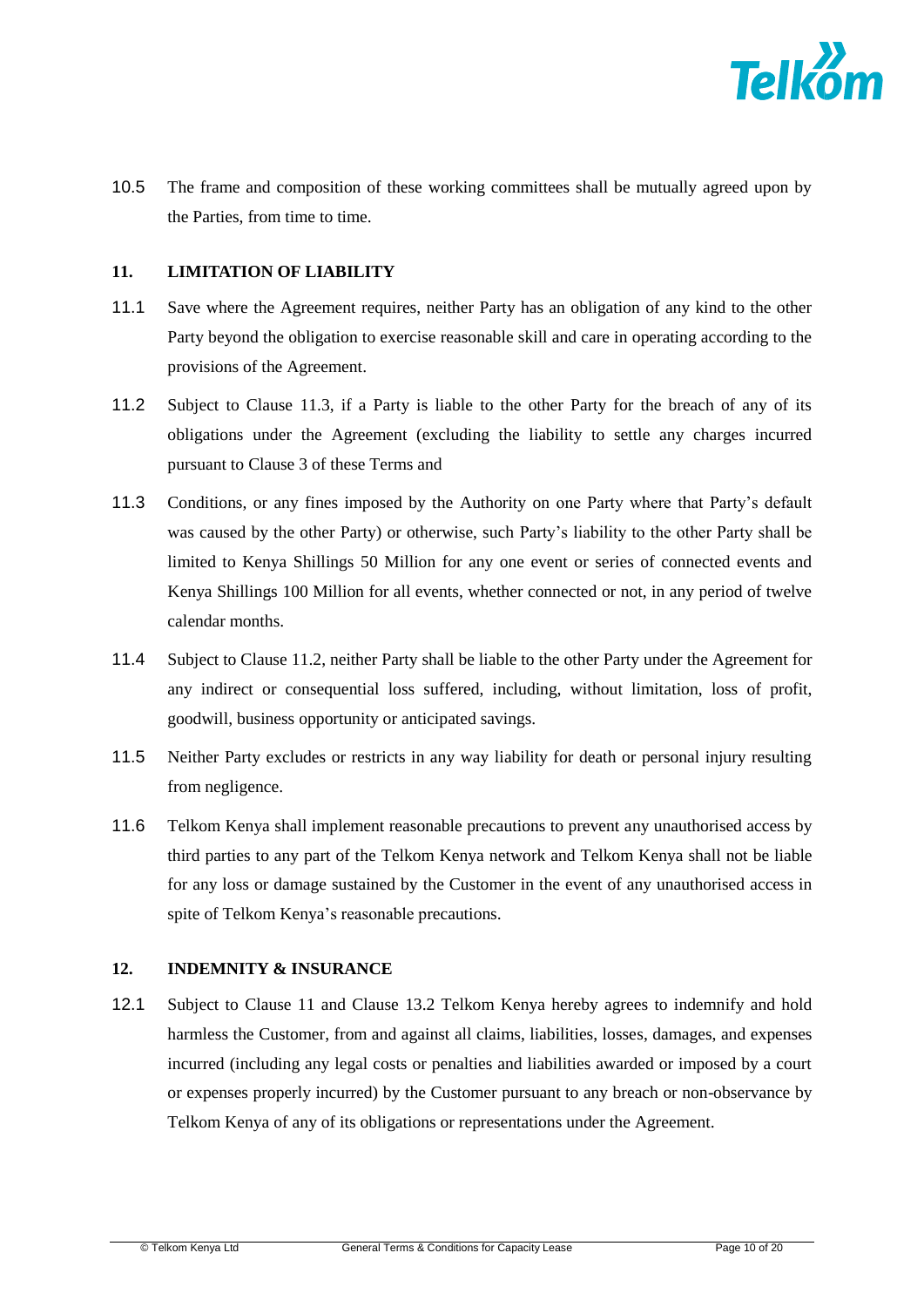

- 12.2 Telkom Kenya shall not, however, be liable under the foregoing indemnity to the extent that any such losses are determined to have resulted directly from the proven negligence or wilful misconduct of the Customer.
- 12.3 Telkom Kenya acknowledges and agrees that its obligations hereunder shall be in addition to any rights that the Customer may have at law or otherwise.
- 12.4 Where the Customer is entitled to claim any indemnity under the Agreement, the Customer shall have the right to off set the value of such indemnity against any other amounts owing to Telkom Kenya from the Customer under the Agreement.
- 12.5 Telkom Kenya shall, at its own expense, obtain and maintain with an insurance company acceptable to the Customer an insurance policy. At a minimum the insurance policy will cover the following:
- 12.5.1 all liability which Telkom Kenya and/or the Customer may incur in respect of any workmen's compensation, personal injury, death, loss or damage to property, Telkom Kenya's plant, materials and equipment howsoever caused or arising out of or in the course of performance of the works hereunder;
- 12.5.2 Telkom Kenya's plant and equipment while on site; and
- 12.5.3 all usual public and private risks associated with the conduct of the works.
- 12.6 Telkom Kenya shall upon request by the Customer at any time produce to the Customer every such policy of insurance and the receipt for the current year's premium.
- 12.7 Should Telkom Kenya fail to insure as provided in this Clause, then the Customer may, proceed to insure against the risks in respect of which Telkom Kenya has failed to insure and may deduct a sum equivalent to the amount paid by it in respect of premiums from any money due or to become due to Telkom Kenya or terminate the Agreement forthwith by giving written notice to that effect.

# **13. INTELLECTUAL PROPERTY**

- 13.1 Nothing in these Terms and Conditions shall grant, suggest, or imply any authority for one Party to use the name, trademarks, service marks, or trade names of the other Party for any purpose whatsoever.
- 13.2 Neither Party shall have any obligation to defend, indemnify or hold harmless, or to acquire any license or right for the benefit of, or owe any other obligation or have any liability to, the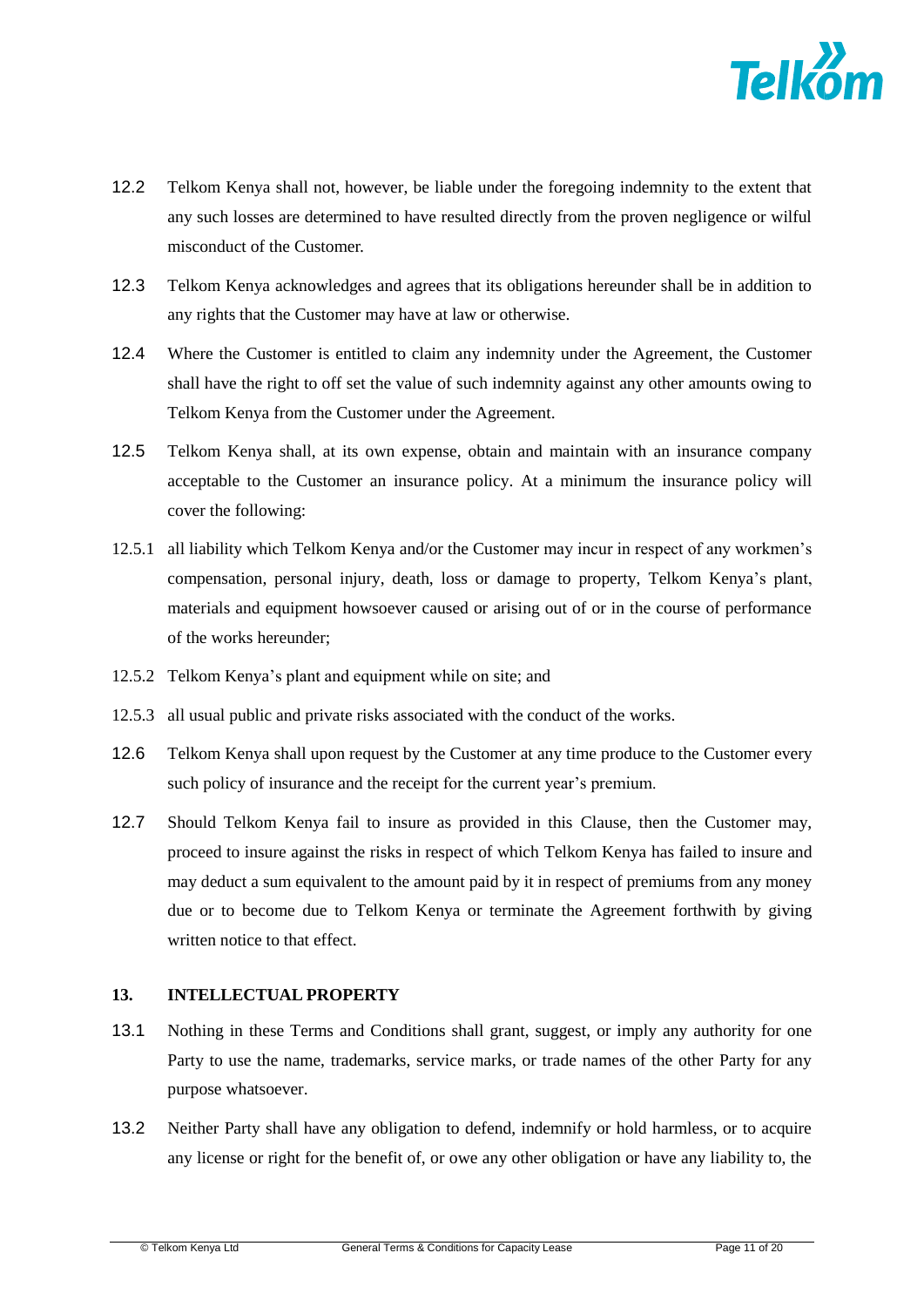

other Party based on or arising from any claim, demand or proceeding by any third party alleging or asserting that the use of any circuit, apparatus, or system, or the use of any software, or the performance of any service or method, or the provision or use of any facilities by either Party under the Agreement constitutes direct or contributory infringement, or misuse or misappropriation of any patent, copyright, trademark, trade secret, or any other proprietary or intellectual property right of any third party.

### <span id="page-11-1"></span>**14. TERM**

- 14.1 The Agreement shall take effect on the Effective Date and shall continue in force until expiration of the last SOF duration. If, upon the expiration of the term specified in an SOF, Telkom Kenya continues to provide services to the Customer, the SOF shall be automatically renewed for further periods of twelve (12) months (or such other period as may be agreed by the Parties) until terminated in accordance with the terms of the Agreement.
- 14.2 A Party (the "Initiating Party") may give written notice to the other Party (the "Breaching Party") to terminate the agreement with immediate effect on or at any time after the occurrence of the following events in relation to the Breaching Party:
- 14.2.1 with immediate effect if either Party ceases to hold a licence granted to it by the Authority pursuant to the Act;
- 14.2.2 with immediate effect following service of notice as referred to Clause [16.2.](#page-13-1)
- <span id="page-11-0"></span>14.2.3 the Breaching Party being in breach of a material obligation under the Agreement and, if the breach is capable of remedy, failing to remedy the breach within not less than thirty days starting on the day after receipt of written notice from the Initiating Party giving full details of the breach and requiring the Breaching Party to remedy the breach and stating that a failure to remedy the breach may give rise to termination under this Clause [14.2.3;](#page-11-0)
- 14.2.4 the Breaching Party passing a resolution for its winding up or a court of competent jurisdiction making an order for the Breaching Party's winding up or dissolution;
- 14.2.5 the making of an administration order in relation to the Breaching Party or the appointment of a receiver over, or an encumbrance taking possession of or selling a significant asset of the Breaching Party;
- 14.2.6 the Breaching Party making an arrangement or composition with its creditors generally or making an application to a court of competent jurisdiction for protection from its creditors generally.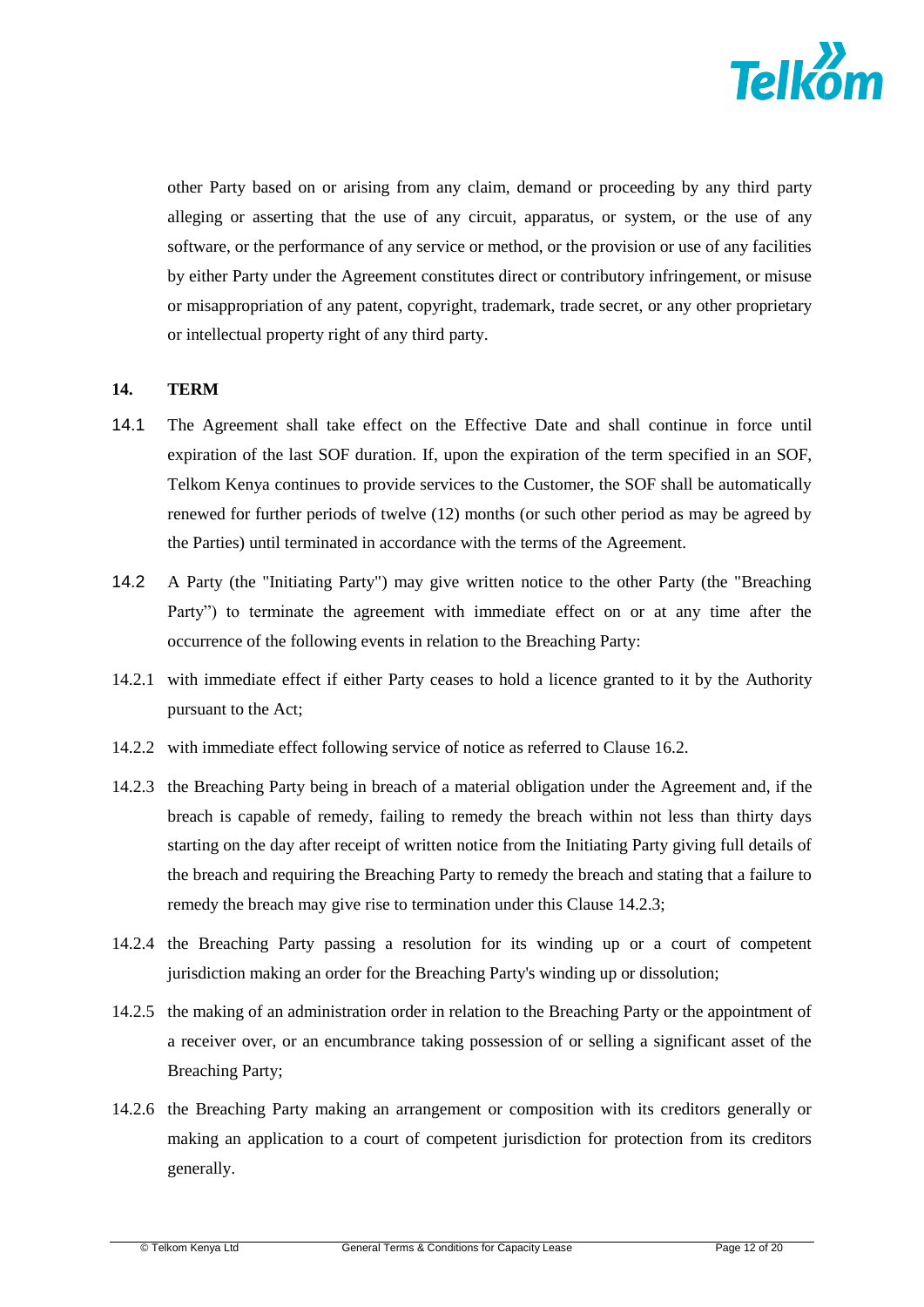

# **15. CONSEQUENCES OF TERMINATION**

- 15.1 Each Party's further rights and obligations cease immediately on termination except that Clauses 3 and [14,](#page-11-1) together with those clauses the survival of which is necessary for the termination or enforcement of the Agreement, or those which are stated to survive (for example Clause [17\)](#page-13-0), shall survive termination of the Agreement. Termination of the Agreement shall not be deemed a waiver of a breach of any term of these Terms and Conditions and shall be without prejudice to a Party's rights, liabilities and obligations that have accrued prior to the date of termination.
- 15.2 Upon termination, the Parties shall co-operate with each other to ensure that such steps are taken as are necessary for recovery by each Party of telecommunication apparatus (if any) supplied by the other Party (including where that apparatus is on the premises of the other Party).
- 15.3 If 30 days after the termination of the Agreement, a Party fails to recover telecommunication apparatus in good condition, taking into account fair wear and tear, because of the acts or omissions of the other Party, the first Party may demand reasonable compensation from the other Party which shall be paid by the other Party within 10 days of the date of the demand.
- 15.4 Without prejudice to this Clause, the Parties shall use their best endeavours to enter into a new Enterprise Agreement pursuant to the obligation to provide to the other Party services in accordance with any license granted under the Act.
- 15.5 In the event of early termination, the Customer shall pay Telkom Kenya monthly recurring charges that would have become due for each month of the un-expired portion (if any) of the current service term.

#### <span id="page-12-0"></span>**16. FORCE MAJEURE**

- 16.1 If a Party (the "Affected Party") is prevented, hindered or delayed from or in performing any of its obligations under the Agreement (other than a payment obligation) by a Force Majeure Event:
- <span id="page-12-2"></span>16.1.1 the Affected Party's obligations under the Agreement are suspended while the Force Majeure Event continues and to the extent that it is prevented, hindered or delayed;
- <span id="page-12-1"></span>16.1.2 as soon as reasonably possible after the start of the Force Majeure Event the Affected Party shall notify the other Party in writing of the Force Majeure Event, the date on which the Force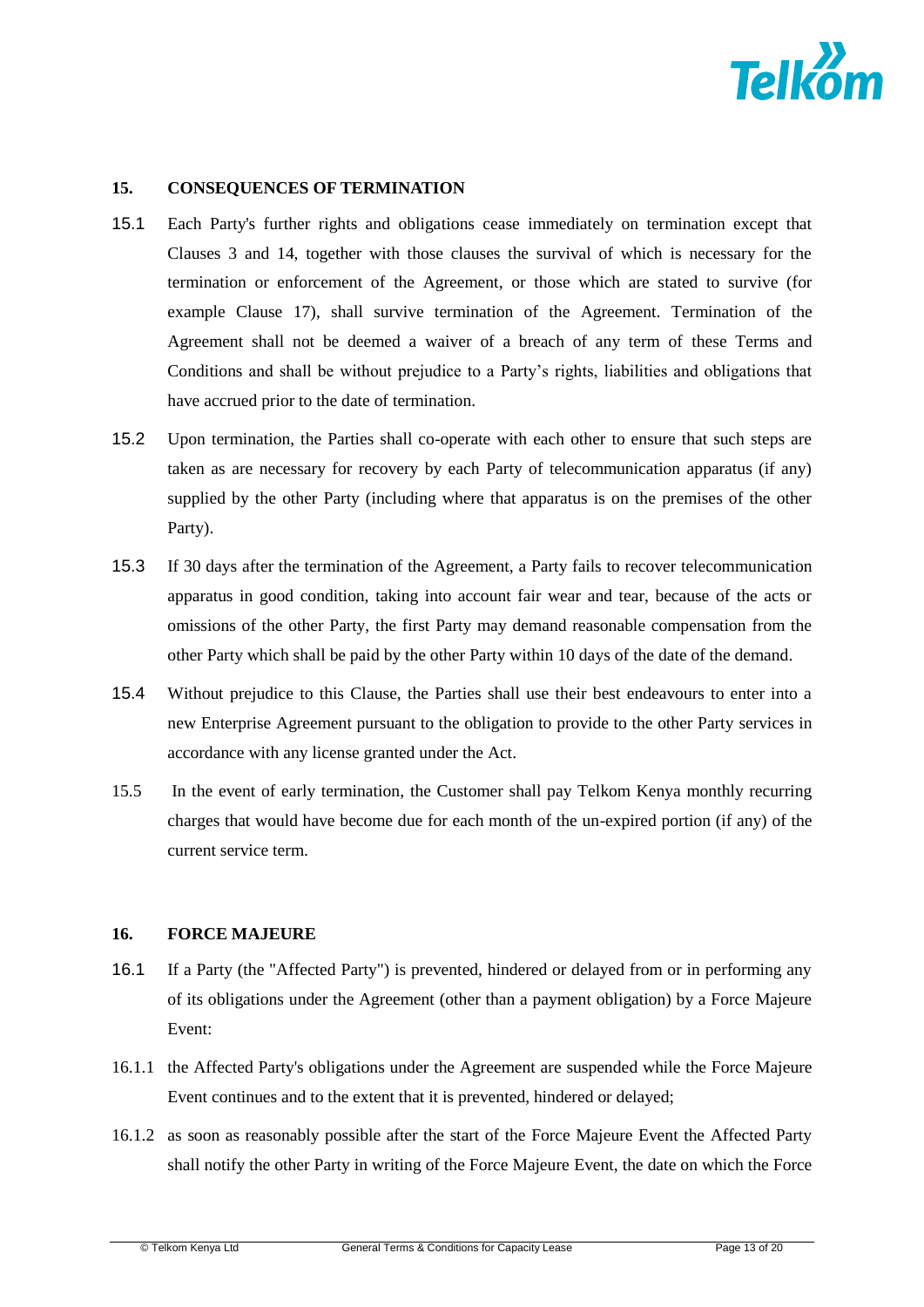

Majeure Event started and the effects of the Force Majeure Event on its ability to perform its obligations under the Agreement;

- 16.1.3 if the affected Party does not comply with Clause [16.1.2](#page-12-1) it forfeits its rights under Clause [16.1.1;](#page-12-2)
- 16.1.4 the Affected Party shall make all reasonable efforts to mitigate the effects of the Force Majeure Event on the performance of its obligations under the Agreement; and
- 16.1.5 as soon as reasonably possible after the end of the Force Majeure Event, the Affected Party shall notify the other Party in writing that the Force Majeure Event has ended and resume performance of its obligations under the Agreement.
- <span id="page-13-1"></span>16.2 If the Force Majeure Event continues for more than six months starting on the day the Force Majeure Event starts, a Party may terminate the Agreement by giving not less than thirty days' written notice to the other Party.
- 16.3 In this Clause, "Force Majeure Event" means an event beyond the control of the Affected Party including, without limitation, strike, lock-out, labour dispute, act of God, act of war, riot, civil commotion, malicious damage, vandalism, accident, breakdown of plant or machinery, fire, flood and storm.

### <span id="page-13-0"></span>**17. CONFIDENTIALITY**

- <span id="page-13-2"></span>17.1 In this Clause [17,](#page-13-0) "Confidential Information" means the contents of the Agreement and all confidential information disclosed (whether in writing, orally or by another means and whether directly or indirectly) by a Party (the "Disclosing Party") to the other Party (the "Receiving Party") whether before or after the date of the Agreement including, without limitation, information relating to the Disclosing Party's products, operations, processes, plans or intentions, product information, know-how, design rights, trade secrets, market opportunities and business affairs.
- 17.2 During the term of the Agreement and after termination or expiration of the Agreement for any reason, the Receiving Party:
	- 17.2.1 may not use Confidential Information for a purpose other than the performance of its obligations under the Agreement;
	- 17.2.2 may not disclose Confidential Information to a person except with the prior written consent of the Disclosing Party or in accordance with Clauses [17.3](#page-14-0) and [17.4](#page-14-1) and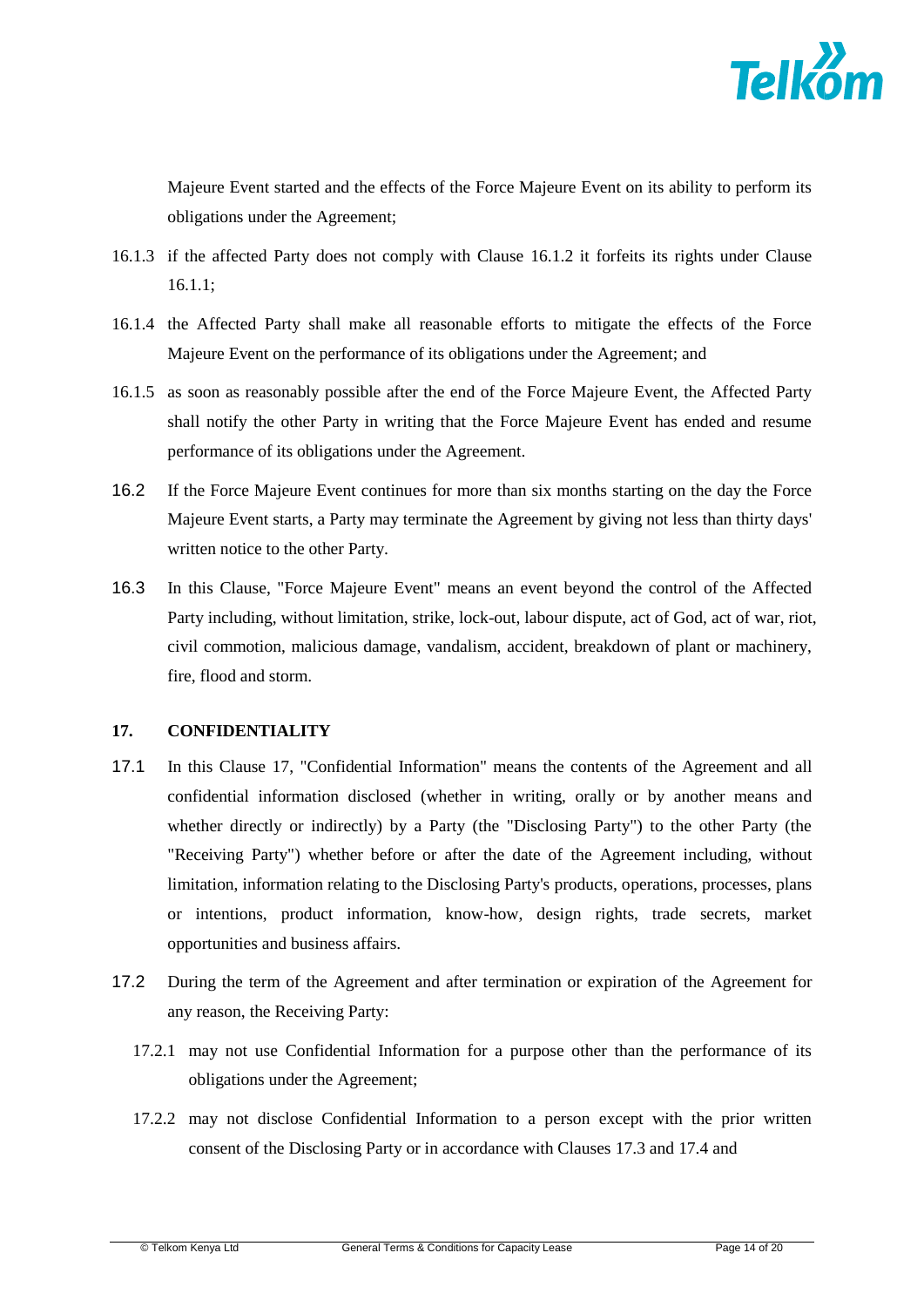

17.2.3 shall make every effort to prevent the use or disclosure of Confidential Information.

- <span id="page-14-0"></span>17.3 During the term of the Agreement the Receiving Party may disclose Confidential Information to any of its directors, other officers or employees, (a "Recipient") to the extent that disclosure is reasonably necessary for the purposes of the Agreement.
- <span id="page-14-1"></span>17.4 The Receiving Party shall ensure that a Recipient is made aware of and complies with the Receiving Party's obligations of confidentiality under the Agreement as if the Recipient was a Party to the Agreement.
- 17.5 Clauses [17.1](#page-13-2) to [17.4](#page-14-1) do not apply to Confidential Information which:
	- 17.5.1 is at the date of the Agreement, or at any time after that date becomes, publicly known other than by the Receiving Party's or Recipient's breach of the Agreement; or
	- 17.5.2 can be shown by the Receiving Party to the Disclosing Party's reasonable satisfaction to have been known by the Receiving Party before disclosure by the Disclosing Party to the Receiving Party; or
	- 17.5.3 is required to be disclosed by law or the Regulations or by a Party's licence or under international stock exchange rules or other applicable legislation.
- 17.6 This Clause [17](#page-13-0) shall survive termination of the Agreement.

#### **18. COSTS**

Except where the Agreement provides otherwise, each Party shall pay its own costs relating to the negotiation, preparation, execution and implementation by it of the Agreement and of each document referred to in it.

#### **19. FURTHER ASSURANCE**

Each Party shall (at its own cost) do and execute, or arrange for the doing and executing of, each necessary act, document and thing reasonably within its power to implement the Agreement.

### **20. NON-EXCLUSIVE**

20.1 The Parties may enter into agreements for similar services with any other telecommunication operator in Kenya according to the terms and conditions set out in their respective licenses. Neither Party shall require the other to provide or receive the services on an exclusive basis.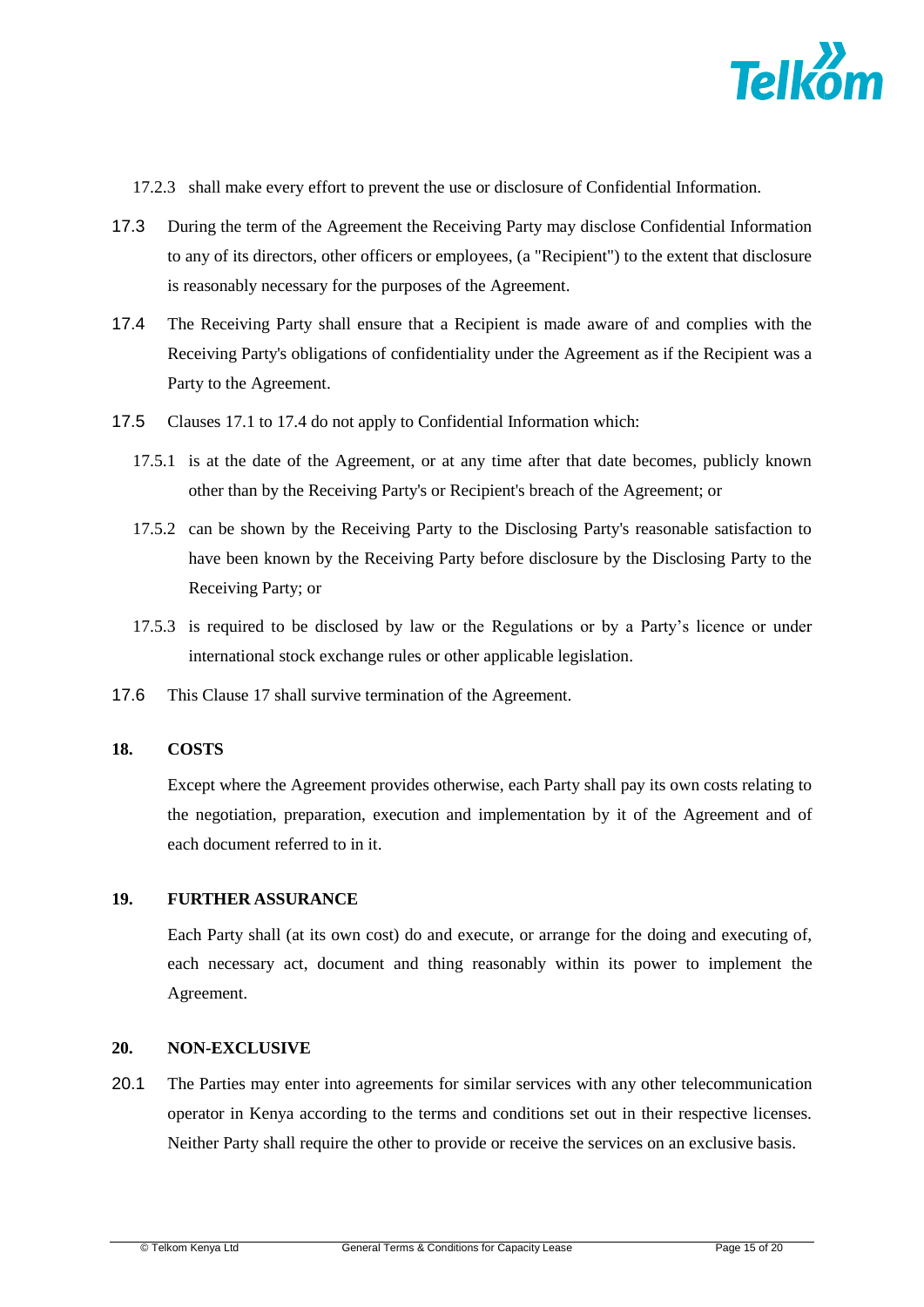

20.2 Nothing herein contained shall be deemed to constitute a partnership, agency or joint venture between the parties.

### **21. GENERAL**

- 21.1 The Agreement and any document referred to in the Agreement constitute the entire agreement, and supersede any previous agreements, between the Parties relating to the subject matter of the Agreement.
- 21.2 Telkom Kenya may change these Terms and Conditions at any time and will give notice of the changes, modifications/variations to the Services or charges, any promotions and other information through advertisement in a daily newspaper or Telkom Kenya's website www.telkom.co.ke. The Customer shall be deemed to have been bound by such variation by continuing to use the Services.
- 21.3 Failure to exercise or delay in exercising a right or remedy provided by the Agreement or by law does not constitute a waiver of the right or remedy or a waiver of other rights or remedies. No single or partial exercise of a right or remedy provided by the Agreement or by law prevents further exercise of the right or remedy or the exercise of another right or remedy.
- 21.4 Except where the Agreement provides otherwise, the rights and remedies contained in the Agreement are cumulative and not exclusive of rights or remedies provided by law.
- 21.5 Each date, time or period referred to in the Agreement is of the essence. If the Parties agree in writing to vary a date, time or period, the varied date, time or period is of the essence.
- 21.6 The invalidity, illegality or unenforceability of any provision of the Agreement shall not affect the validity, legality or enforceability of the remaining provisions of the Agreement.
- 21.7 No provision of these Terms and Conditions creates a partnership between the Parties or makes a Party the agent of the other Party for any purpose. A Party has no authority or power to bind, to contract in the name of, or to create a liability in the name of the other Party for the other Party in any way or for any purpose.

### **22. ASSIGNMENT AND SUBCONTRACTING**

22.1 The Customer may not assign or transfer or purport to assign or transfer the Agreement without having first obtained Telkom Kenya's written consent. Telkom Kenya is free to assign, or transfer the rights and obligations in all or part of the Agreement to an affiliate or a third party, provided Telkom Kenya ensures all the rights and obligations undertaken by the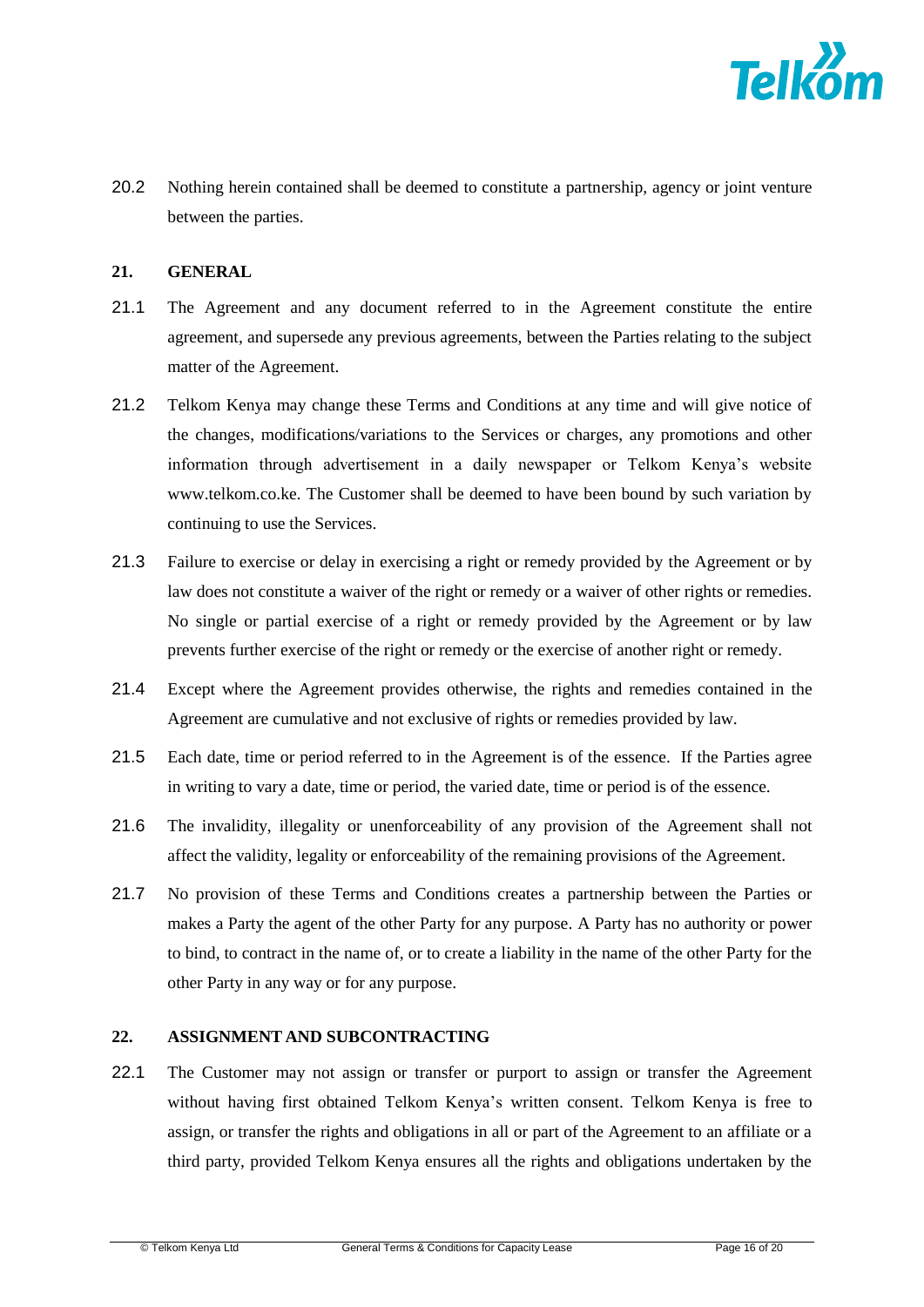

provider under the Agreement with respect to the Customer are taken over. Telkom Kenya will be released from its obligations on the effective date of the transfer, which will be notified to the Customer by Telkom Kenya within a reasonable timeframe which may not be less than 30 days.

22.2 A Party may not subcontract the performance of any of its obligations under the Agreement without having first obtained the other party's written consent.

## <span id="page-16-1"></span>**23. NOTICES**

- <span id="page-16-0"></span>23.1 A notice or other communication under or in connection with the Agreement shall be in writing in the English language and shall be delivered personally or sent by pre-paid recorded delivery (and air mail if overseas) or by telex or by fax, as follows:
- 23.1.1 if to the Customer, at the address set out in the Service Order Form.
- 23.1.2 if to Telkom Kenya, to:

Telkom Kenya Plaza Ralph Bunche Road P. O. Box 30301 00100-Nairobi Kenya Fax: 020 343399

Marked for the attention of: "The Chief Executive Officer:" or

- 23.1.3 to another person's address specified by a Party by written notice to the other.
- 23.2 In the absence of evidence of earlier receipt, a notice or other communication is deemed given on a working day in Kenya;
- 23.2.1 if delivered personally, when left at the address referred to in Clause [23.1](#page-16-0) on a working day;
- 23.2.2 if sent by post except air mail, two working days after posting it;
- 23.2.3 if sent by air mail, six working days after posting it; and
- 23.2.4 if sent by fax, on successful completion of its transmission on a working day in Kenya.
- 23.3 Either party may provide changes in the above addresses in writing given to the other part as aforesaid.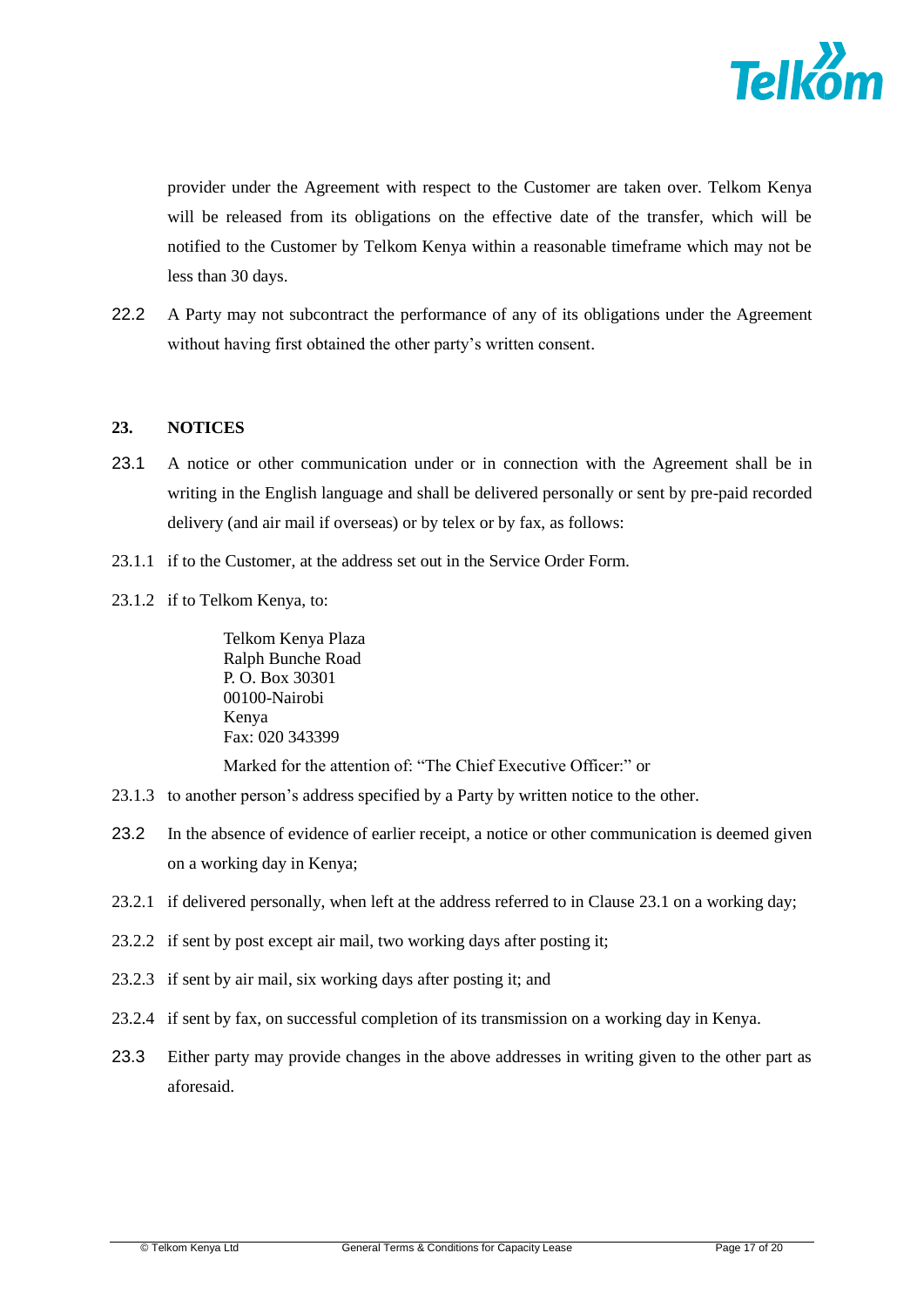

### <span id="page-17-0"></span>**24. GOVERNING LAW, JURISDICTION AND LANGUAGE**

- 24.1 These Terms and Conditions are governed by, and shall be construed in accordance with the laws of Kenya.
- 24.2 It is understood and agreed that the Parties shall carry out the Agreement in the spirit of mutual co-operation and good faith and shall seek to resolve amicably any disputes arising between them.
- 24.3 During any period of dispute, before or until resolution in accordance with Clause, a Party shall not disrupt services being provided to the other Party, change any level of service being provided to that Party or take any other actions which might materially and adversely affect that Party's service.
- 24.4 The above procedures shall be without prejudice to any other rights or remedies a Party may have under the Agreement which may only be finally determined by the Courts of Kenya.
- <span id="page-17-2"></span>24.5 Any dispute or difference between the Parties relating to the rights or obligations of the Parties under the Agreement shall be referred to and finally determined by arbitration in Nairobi. Following the service of notice of a dispute in the manner referred to in Clause [24.6](#page-17-1) by one Party on another, that a matter be referred to arbitration, the Parties shall agree on an arbitrator. If the Parties cannot agree on an arbitrator within 21 (twenty one) days of such notice being served, either Party may apply in writing (with a copy to the other Party) to the Chairman for the time being of the Chartered Institute of Arbitrators, Kenya Branch to appoint an arbitrator. Both parties shall be given the opportunity to make representations to the arbitrator. In all cases the arbitrator shall be instructed to respond with his/her written decision sent to both parties at the same time, as soon as reasonably practicable and in any event, within 30 (thirty) days of the referral. The arbitration shall be conducted in English Language. No arbitrator shall be related or employed by or have any material business relationship with either Party. This Clause [24.5](#page-17-2) shall not preclude the making of any application to court for injunctive relief or for the enforcement of such award of the arbitrator.
- <span id="page-17-1"></span>24.6 The process by which any proceedings are begun pursuant to the Agreement shall be served on either Party by being delivered in accordance with Clause [23.](#page-16-1) Nothing contained in this Clause [24.6](#page-17-1) affects the right to serve process in another manner permitted by law or the requirements of any Regulations to serve notice on the Authority.
- 24.7 These Terms and Conditions are drawn up in the English language. If the Terms and Conditions are translated into another language, the English language text shall prevail.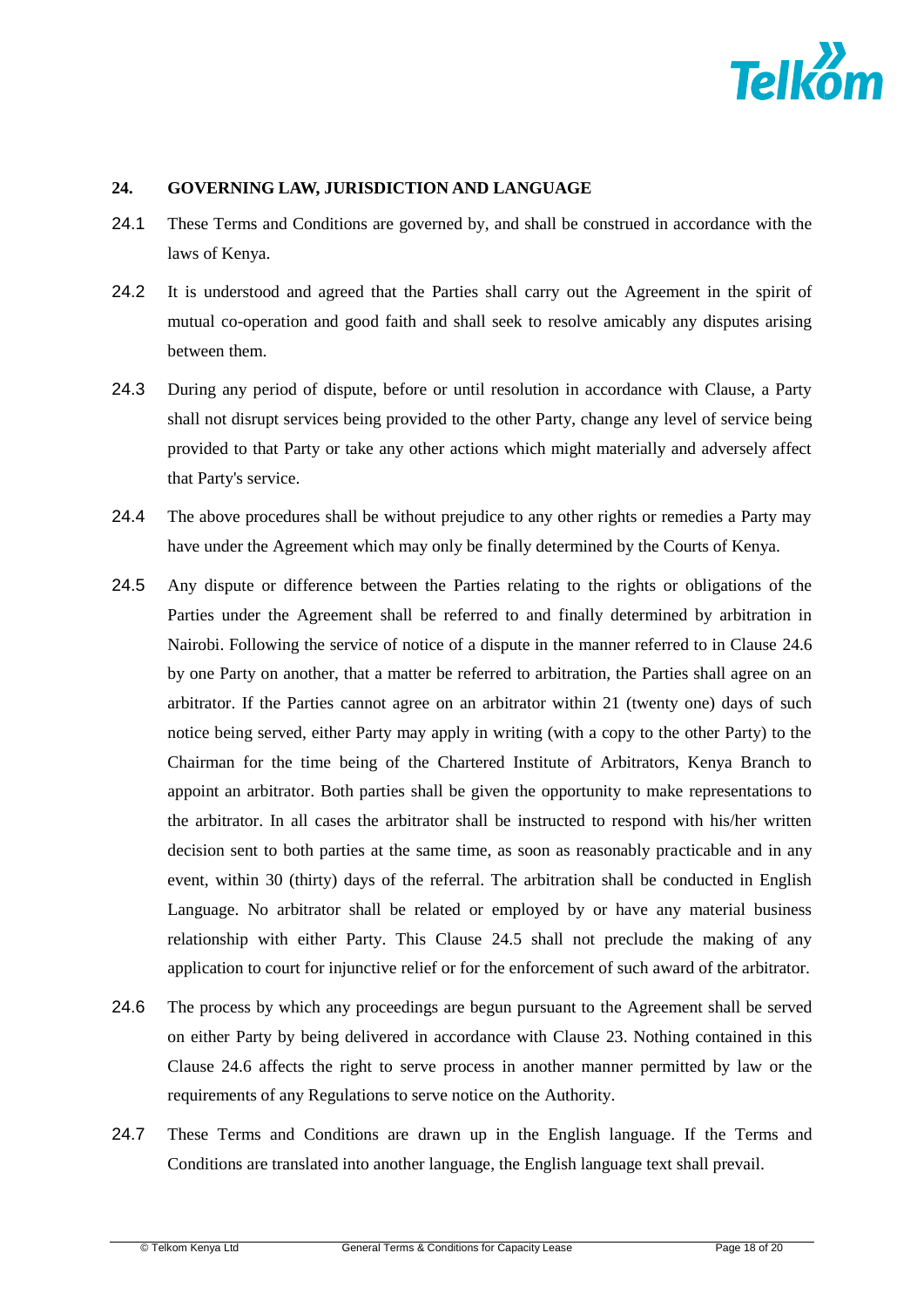

**Customer Declaration:** We understand that the services from Telkom Kenya are subject to these Terms and Conditions and we agree to be bound by them.